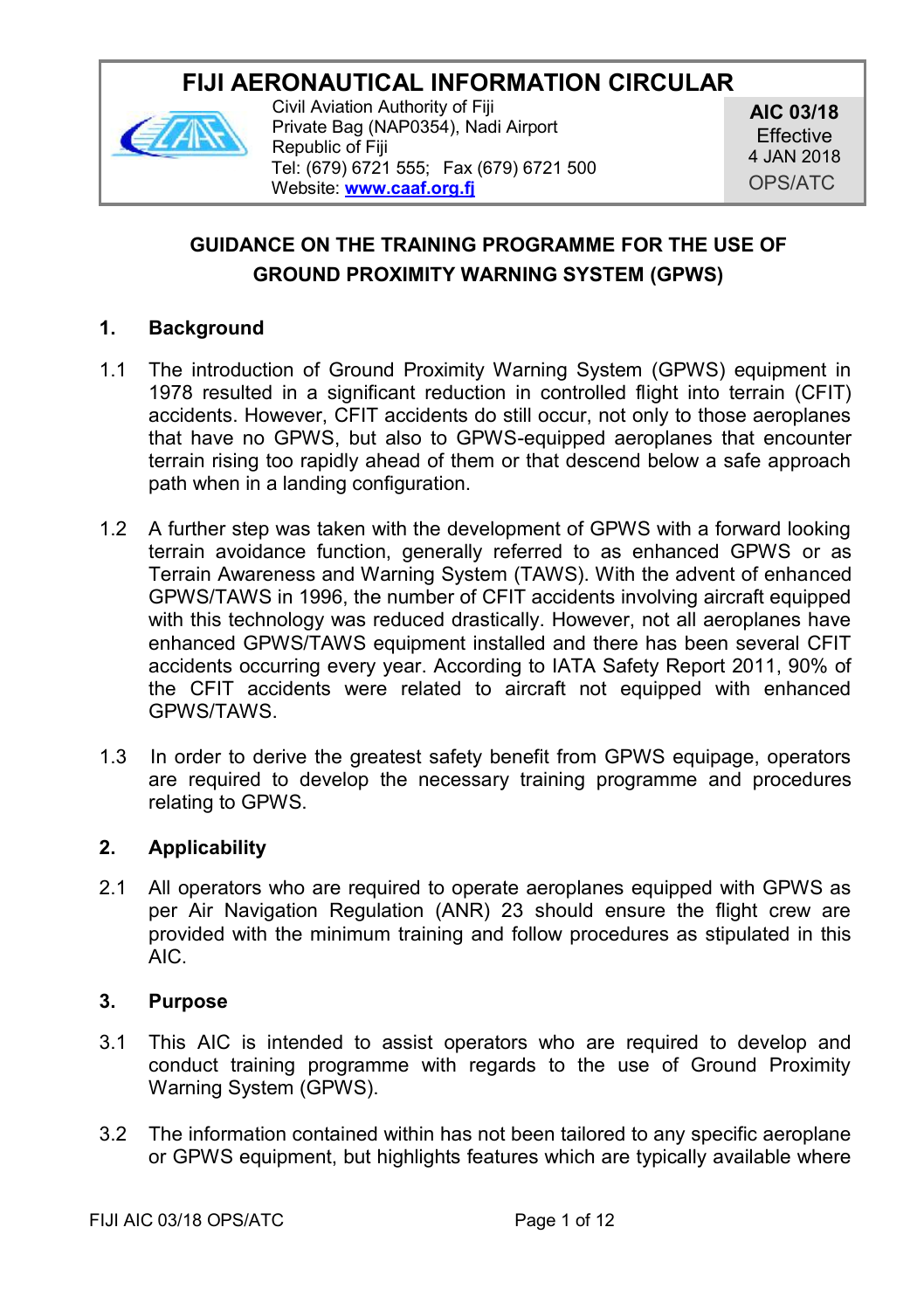such systems are installed. It is the responsibility of each individual operator to determine the applicability of the contents of this AIC to each aeroplane and GPWS equipment installed, and their operation. Operators should refer to their Aeroplane Flight Manual (AFM) and/or Flight Crew Operating Manual (FCOM) for information applicable to specific configurations. If there should be any conflict between the contents of this AIC and those published in the other documents described above, then information contained in the AFM or FCOM will take precedence over that contained in this AIC.

- 3.3 The scope of this AIC is designed to identify training objectives in the areas of academic training, manoeuvre training, initial evaluation and recurrent qualification. Under each of these four areas, the training material has been separated into those items which are considered essential training items and those which are considered desirable. In each area, objectives and acceptable performance criteria are defined.
- 3.4 No attempt is made to define how the training programme should be implemented. Instead, objectives are established that define the knowledge a pilot operating GPWS is expected to possess and the performance expected from a pilot who has completed GPWS training. However, the guidelines do indicate those areas in which the pilot receiving the training should demonstrate his/her understanding, or performance, using a real time, interactive training device, i.e. a flight simulator. Where appropriate, notes are included within the performance criteria which amplify or clarify the material addressed by the training objective.

#### **4. Definition:**

"**GPWS**" - Unless otherwise stated, the term in this AIC refers to a Ground Proximity Warning System enhanced by a forward looking terrain avoidance function.

#### **5. References**

5.1 Air Navigation Regulation (ANR) 23, (ANR) 44(7)(g), ANR 43(4)(e)(xxiii) and AIC 07/09 Ops para 4. dated 17 Dec 2009.

#### **6. Performance Based Training Objectives**

6.1 GPWS Academic Training

This training is typically conducted in a classroom environment. The knowledge demonstrations specified in this section may be completed through the successful completion of written tests or by providing correct responses to nonreal-time computer based training (CBT) questions.

1) Theory of Operation

The pilot should demonstrate an understanding of GPWS operation and the criteria used for issuing cautions and warnings. This training should address the following topics.

AIC 03/18 OPS/ATC Page 2 of 11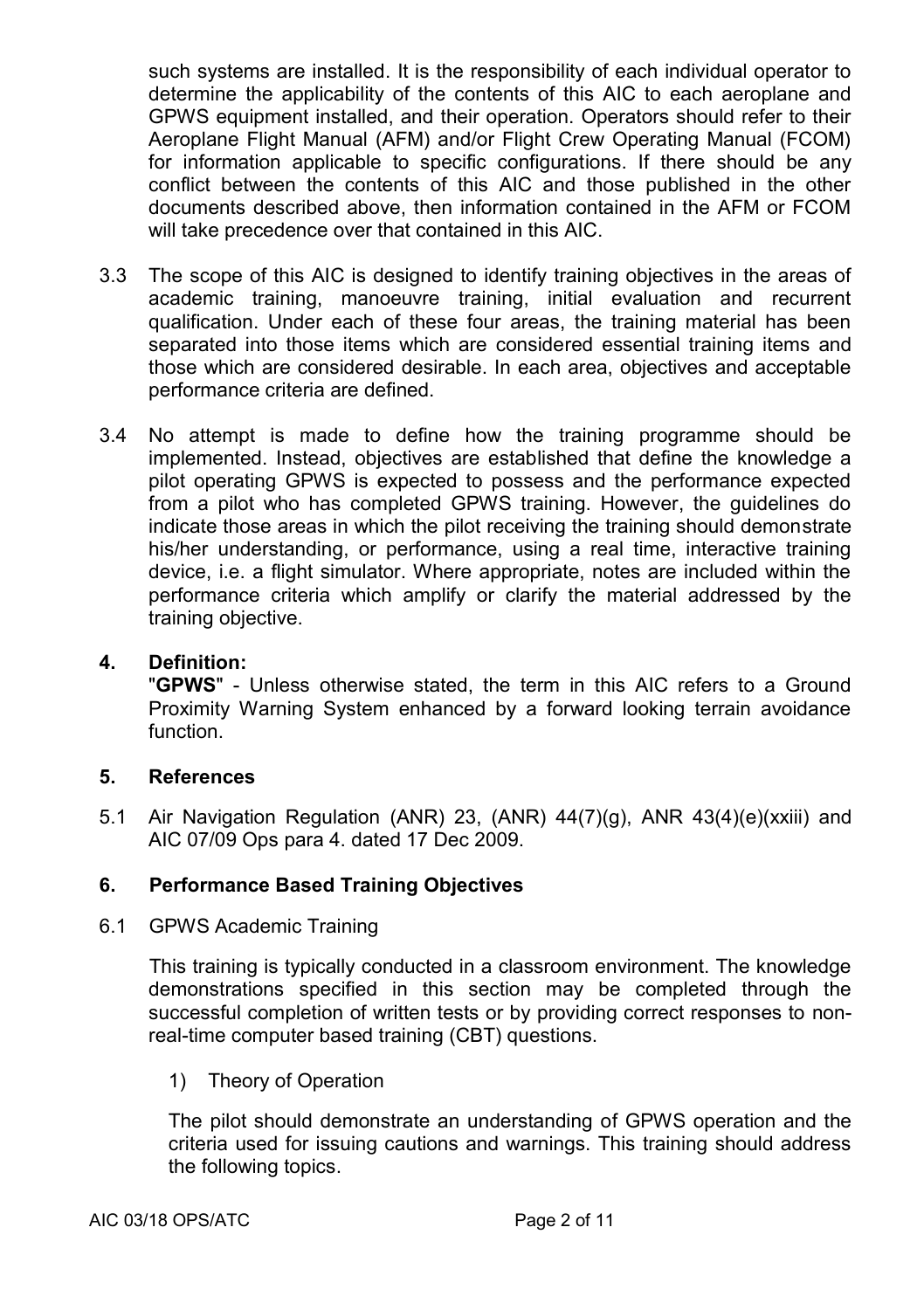a) System Operation

Objective: To demonstrate knowledge of how GPWS functions.

- Criteria: The pilot must demonstrate an understanding of the following functions:
	- (i) Surveillance
		- The GPWS computer processes data supplied from an air data computer, a radio altimeter, an ILS/MLS/MM (multimode) receiver, a roll attitude sensor, and flap and gear selector position sensors.
		- The forward looking terrain avoidance function utilises an accurate source of known aircraft position, such as may be provided by a flight management system (FMS) or global positioning system (GPS), and an electronic terrain database. The source and scope of the terrain, obstacle and airport data, and features such as the terrain clearance floor, the runway picker, and the geometric altitude (where provided) should all be described.
		- Displays required to deliver GPWS outputs include a loudspeaker for voice announcements, visual alerts (typically amber and red lights), and a terrain awareness display (that may be combined with other displays). In addition, means must be provided for indicating the status of TAWS and any partial or total failures that may occur.
	- (ii) Terrain Avoidance
		- Outputs from the GPWS computer provide visual and audio synthetic voice cautions and warnings to alert the flight crew about potential conflicts with terrain and obstacles.
- b) Alert Thresholds
- Objective: To demonstrate knowledge of the criteria for issuing cautions and warnings.
- Criteria: The pilot should be able to demonstrate an understanding of the methodology used by GPWS to issue cautions and alerts and the general criteria for the issuance of these alerts to include:
	- Basic GPWS alerting modes specified in the ICAO Standard:

Mode 1: excessive sink rate

AIC 03/18 OPS/ATC Page 3 of 11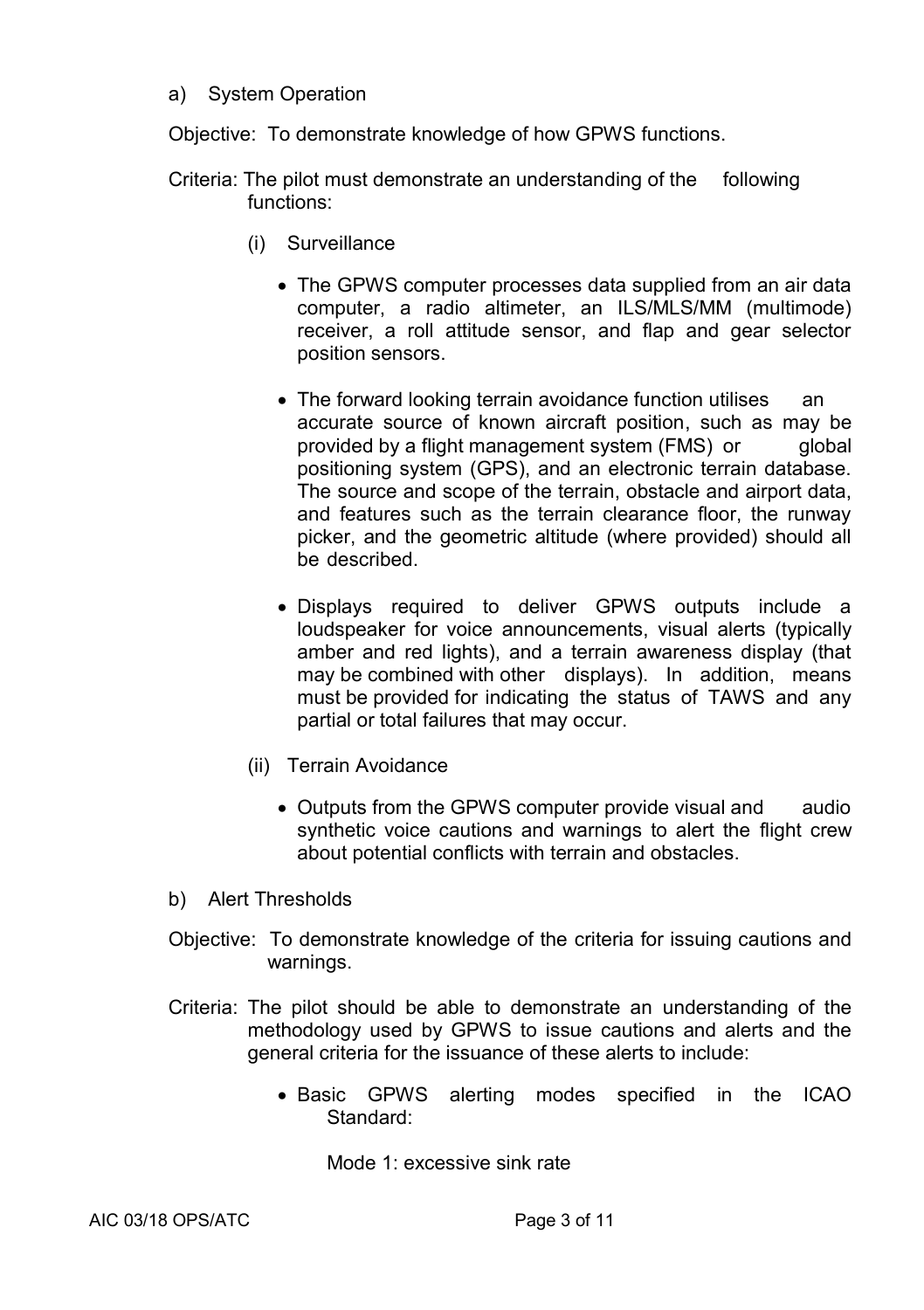Mode 2: excessive terrain closure rate Mode 3: Descent after take-off or go-around Mode 4: unsafe proximity to terrain Mode 5: descent below ILS glide slope (caution only).

• An additional, optional alert mode

Mode 6: radio altitude call-out (information only)

- GPWS cautions and warnings that alert the flight crew to obstacles and terrain ahead of the aircraft in line with or adjacent to its projected flight path (forward looking terrain avoidance (FLTA) and premature descent alert (PDA) functions).
- c) GPWS Limitations

Objective: To verify that the pilot is aware of the limitations of GPWS.

- Criteria: The pilot should demonstrate a knowledge and understanding of GPWS limitations identified by the manufacturer for the equipment model installed. Items might include:
	- Navigation is not to be predicated on the use of the terrain display.
	- Unless geometric altitude data is provided, use of predictive GPWS functions is prohibited when altimeter subscale settings display QFE.
	- Nuisance alerts can be issued if the aerodrome of intended landing is not included in the GPWS airport database.
	- In cold weather operations, corrective procedures should be implemented by the crew unless GPWS has in-built compensation such as geometric altitude data.
	- Loss of input data to the GPWS computer could result in partial or total loss of functionality. Where means exist to inform the crew that functionality has been degraded, this should be known and the consequences understood.
	- Radio signals not associated with the intended flight profile (e.g. ILS glide path transmissions from an adjacent runway) may cause false alerts.
	- Inaccurate or low accuracy aircraft position data could lead to false or non annunciation of terrain or obstacles ahead of the aircraft.
	- MEL restrictions should be applied in the event that GPWS becomes partially or completely unserviceable. (It should be noted that basic GPWS has no forward-looking capability.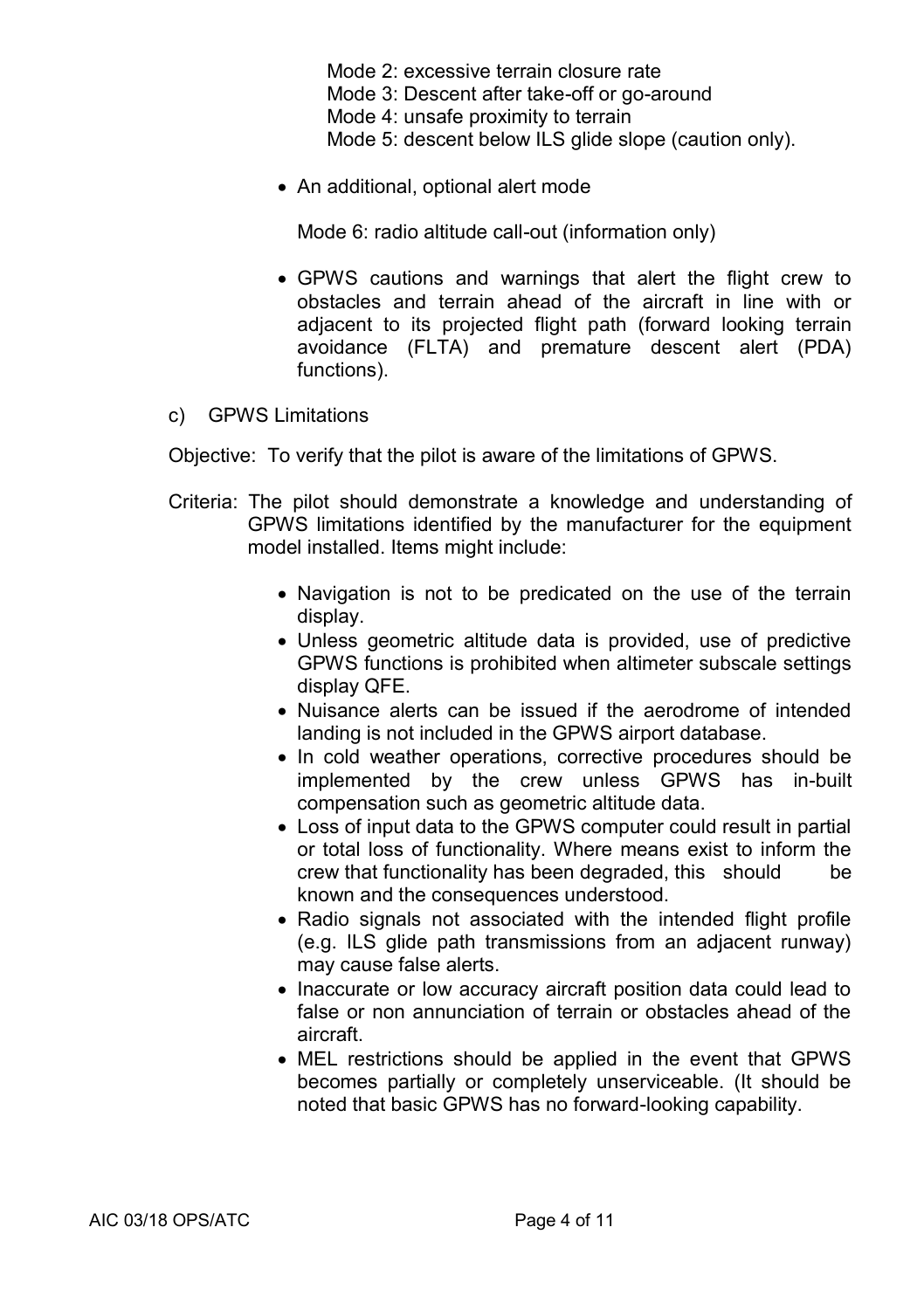- d) TAWS Inhibits
- Objective: To verify that the pilot is aware of the conditions under which certain functions of GPWS are inhibited.
- Criteria: The pilot should demonstrate knowledge and understanding of the various GPWS inhibits including:
	- A means of silencing voice alerts
	- A means of inhibiting ILS glide path signals (as may be required when executing an ILS back beam approach).
	- A means of inhibiting flap position sensors (as may be required when executing an approach with the flaps not in a normal position for landing).
	- A means for inhibiting the FLTA and PDA functions.
	- A means for selecting or deselecting the display of terrain information.
	- Together with appropriate annunciation of the status of each selection.

#### 2) Operating Procedures

The pilot should demonstrate the knowledge required to operate the GPWS avionics and interpret the information presented by GPWS. This training should address the following topics:

- a) Use of controls
- Objective: To verify that the pilot can properly operate all GPWS controls and inhibits.
- Criteria: Demonstrate the proper use of controls including:
	- The means by which, before flight, any equipment self-test functions can be initiated.
	- The means by which GPWS information can be selected for display.
	- The means by which all GPWS inhibits can be operated and what the consequent annunciation mean with regard to loss of functionality.
- b) Display Interpretation
- Objective: To verify that a pilot understands the meaning of all information that can be enunciated or displayed by GPWS.
- Criteria: The pilot should demonstrate the ability to properly interpret information enunciated or displayed by GPWS including: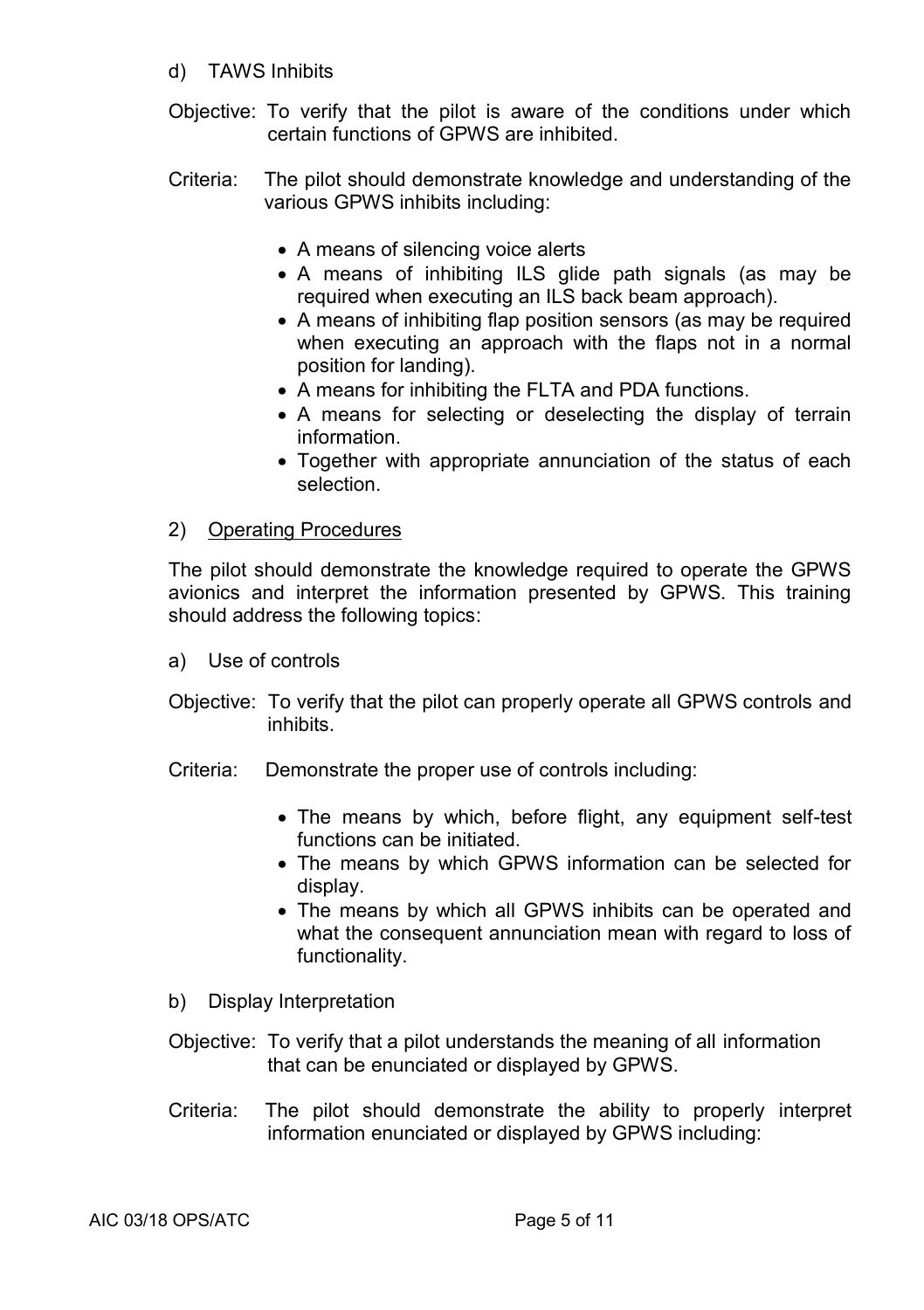- Knowledge of all visual and aural indications that may be seen or heard.
- Response required on receipt of a caution.
- Response required on receipt of a warning.
- Response required on receipt that partial or total failure of GPWS has occurred (including annunciation that the present aircraft position is of low accuracy).
- c) Use of Basic GPWS or Use of the Forward Looking Terrain Avoidance Function Only.
- Objective: To verify that a pilot understands what functionality will remain following loss of the GPWS or of the forward looking terrain avoidance function.
- Criteria: The pilot should demonstrate knowledge of the following:
	- How to recognise uncommanded loss of the GPWS function. or how to isolate this function, and what level of CFIT protection then remains (essentially, the forward looking terrain avoidance function).
	- How to recognise uncommanded loss of the forward looking terrain avoidance function, or how to isolate this function, and what level of CFIT protection then remains (essentially, basic GPWS).
- d) Crew Co-ordination
- Objective: To verify that the pilot adequately briefs other crew members on how GPWS alerts will be handled.
- Criteria: The pilot should demonstrate that the pre-flight briefing addresses procedures that will be used in preparation for responding to GPWS cautions and warnings including:
	- What action will be taken, and by whom, in the event that a GPWS caution and/or warning is issued.
	- How multi-function displays will be used to depict GPWS information at take-off, in the cruise, and for the descent, approach, landing (and any go-around). (This will be in accordance with procedures specified by the operator, who will recognise both that it may be more desirable that other data is displayed at certain phases of flight, and that the terrain display has an automatic 'popup' mode in the event that an alert is issued.)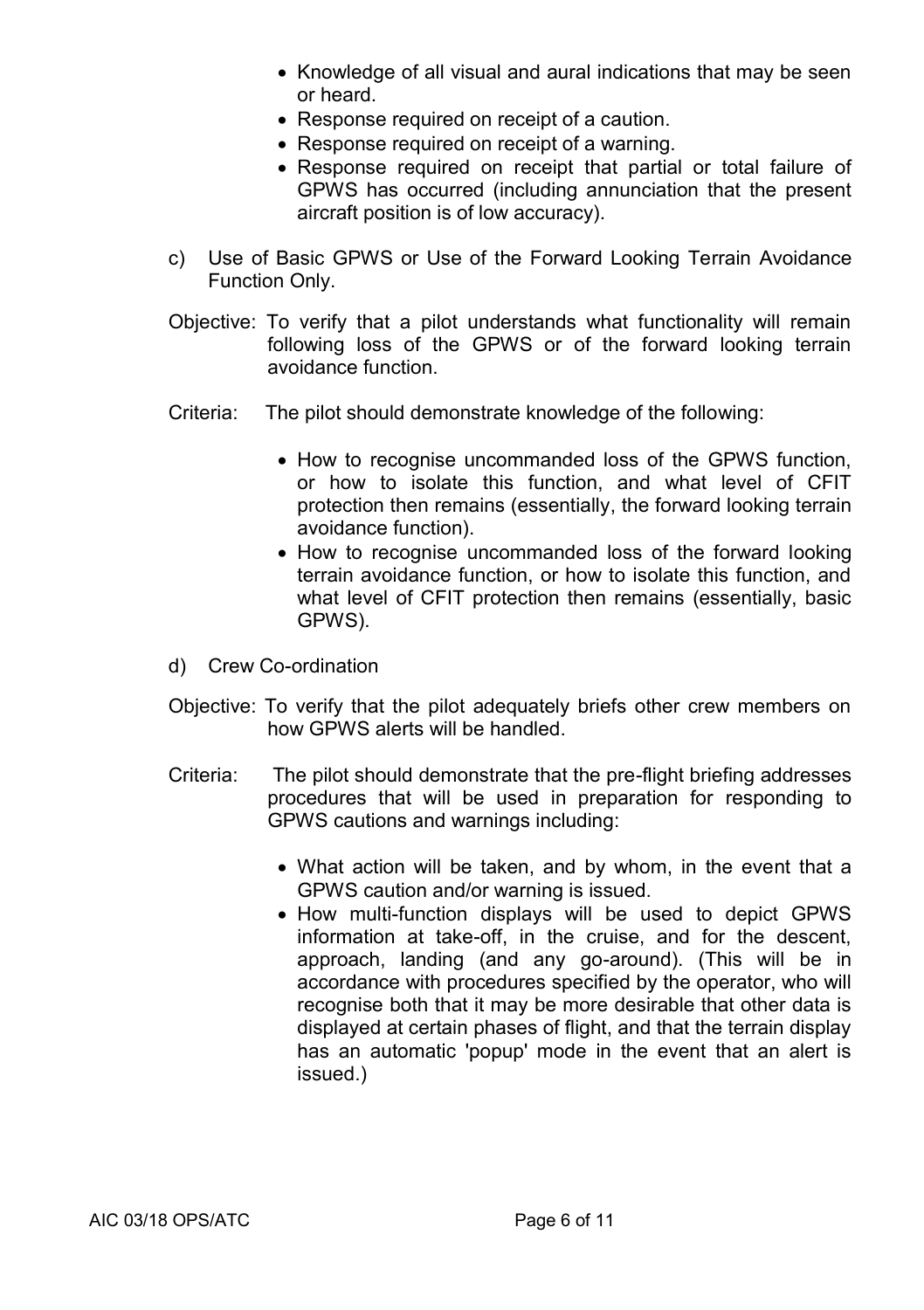- e) Reporting Requirements
- Objective: To verify that the pilot is aware of the requirements for reporting alerts to the controller and other authorities.
- Criteria: The pilot should demonstrate the following:
	- When, following recovery from a GPWS alert or caution, any transmission of information should be made to the appropriate air traffic control unit.
	- What written report is required to be made, how it is to be made, and whether any cross-reference should be made in the aircraft technical log and/or voyage report (in accordance with procedures specified by the operator) following a flight in which the aircraft flight path has been modified in response to a GPWS alert, or if any part of the equipment appears not to have functioned correctly.
- f) Alert Thresholds
- Objective: To demonstrate knowledge of the criteria for issuing cautions and warnings.
- Criteria: The pilot should be able to demonstrate an understanding of the methodology used by GPWS to issue cautions and warnings and the general criteria for the issuance of these alerts to include:
	- Awareness of the modes associated with basic GPWS including the input data associated with each.
	- Awareness of the visual and aural annunciations that can be issued by GPWS, and how to identify which are cautions and which are warnings.

#### 6.2 GPWS Manoeuvre Training

The pilot should demonstrate the knowledge required to respond correctly to GPWS cautions and warnings. This training should address the following topics:

- 1) Response to Cautions
- Objective: To verify that the pilot properly interprets and response to cautions.
- Criteria: The pilot should demonstrate that he understands the need, without delay:
	- To initiate action required to correct the condition that has caused GPWS to issue the caution and to be prepared to respond to a warning if this should follow.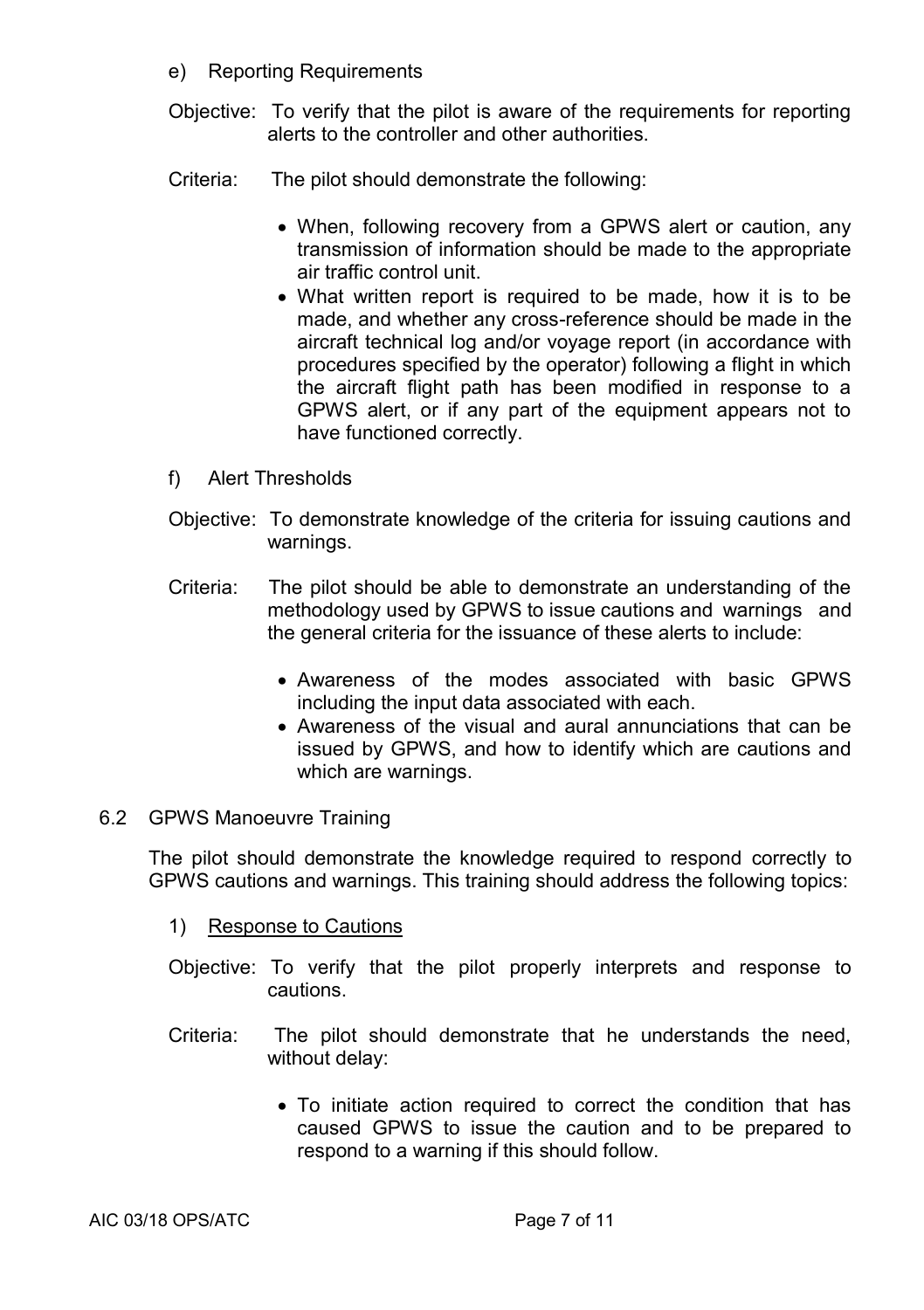- If a warning does not follow the caution, to notify the controller of the new position, heading and/or altitude/flight level of the aircraft, and what the commander intends to do next.
- The proper response to a caution might require the pilot:
	- $\circ$  To reduce a rate of descent and/or to initiate a climb:
	- o To regain an ILS glide path from below, or to inhibit a glide path signal if an ILS is not being flown;
	- o To select more flap, or to inhibit a flap sensor if the landing is being conducted with the intent that the normal flap setting will not be used:
	- o To select gear down;
	- $\circ$  To initiate a turn away from the terrain or obstacle ahead and towards an area free of such obstructions if a forward looking terrain display indicates this to be a good solution and the entire manoeuvre can be carried out in clear visual conditions.
- 2) Response to Warnings
- Objective: To verify that the pilot properly interprets and responds to warnings.
- Criteria: The pilot should demonstrate that he understands the need, without delay:
	- To initiate a climb in the manner specified by the operator, and
	- To maintain the climb until visual verification can be made that the aircraft will clear the terrain or obstacle ahead, or until above the appropriate sector safe altitude (if certain as to the location of the aircraft with respect to terrain) even if the GPWS warning stops. If, subsequently, the aircraft climbs up through the sector safe altitude but the visibility does not allow the crew to confirm that the terrain hazard has ended, checks should be made to verify the location of the aircraft and to confirm that the altimeter subscale settings are correct.
	- Also, and when the workload permits, the crew should notify the controller of the new position and altitude/flight level, and what the commander intends to do next.
	- The manner in which the climb should be made will reflect the type of aircraft and the method specified by the aircraft manufacturer (but reflected in the operations manual) for performing the escape manoeuvre. Essential aspects will include the need for an increase in pitch attitude, selection of maximum thrust, confirmation that external sources of drag (e.g. spoilers / speedbrakes) are retracted, and respect of the stick shaker or other indication of eroded stall margin.
	- GPWS warnings must never be ignored. However, the pilot's response may be limited to that appropriate for a caution only if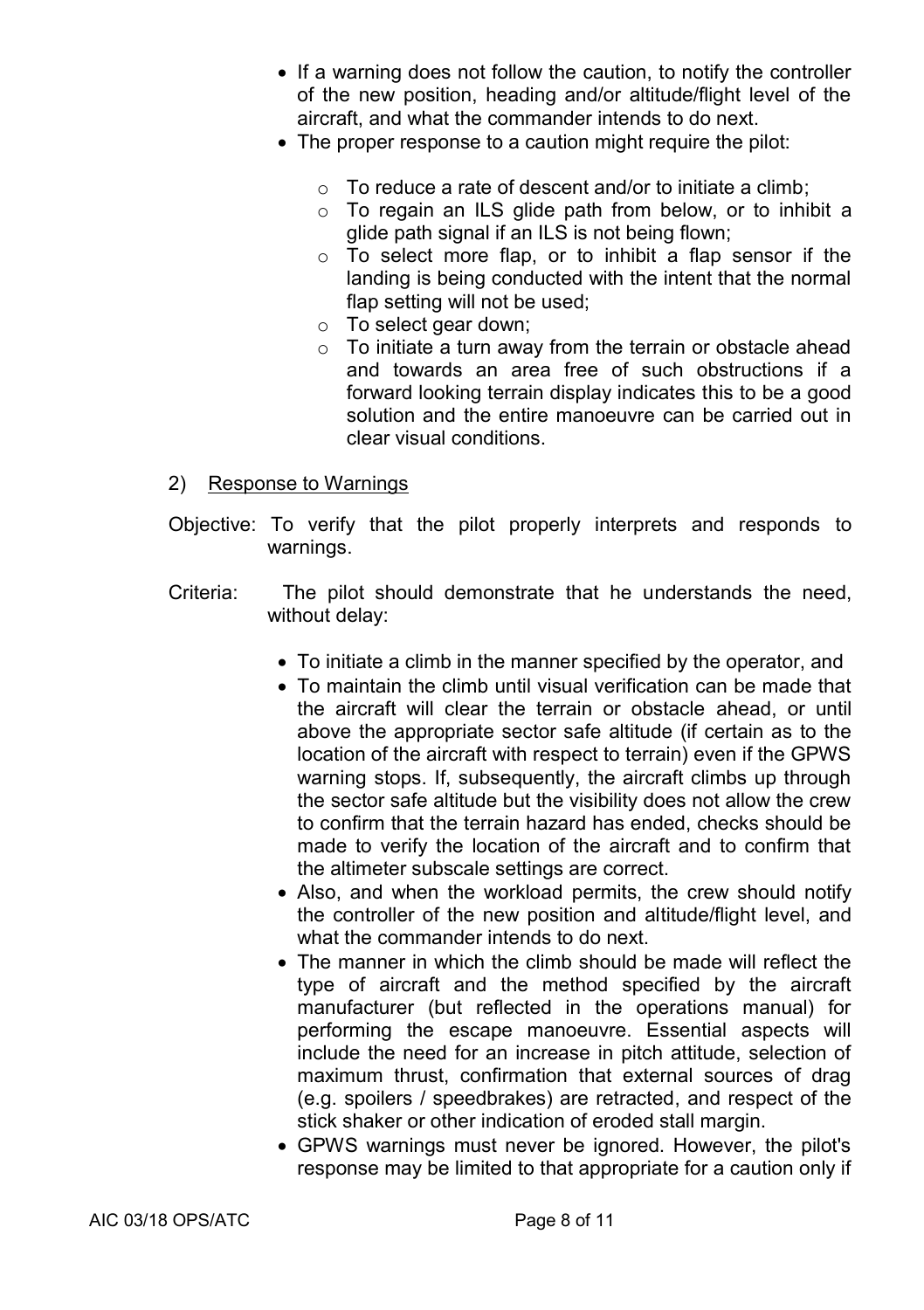the aeroplane is being operated by day in clear visual conditions, and it is immediately obvious to the pilot that the aircraft is in no danger in respect of its configuration, proximity to terrain or current flight path.

- 6.3 GPWS Initial Evaluation
	- 1) Pilot understanding of the academic training items should be assessed by means of a written test.
	- 2) Pilot understanding of the manoeuvre training items should be assessed in a flight simulator (if available) equipped with GPWS visual and aural displays and inhibit selectors similar in appearance and operation to those in the aircraft the pilot will fly, and the results assessed by a synthetic flight instructor, synthetic flight examiner, type rating instructor or type rating examiner.
	- 3) The range of scenarios should be designed to give confidence that proper and timely response to GPWS cautions and warnings will result in the aircraft avoiding a CFIT accident. To achieve this objective, the pilot should demonstrate taking the correct action to prevent a caution developing into a warning and, separately, the escape manoeuvre needed in response to a warning. These demonstrations should take place when the external visibility is zero, though there is much to be learnt if, initially, the training is given in 'mountainous' or 'hilly' terrain with clear visibility. This training should comprise a sequence of scenarios, rather than be included in line orientated flying training (LOFT).
	- 4) A record should be made, after the pilot has demonstrated competence, of the scenarios that were practiced.
- 6.4 GPWS Recurrent Training (Annual)
	- 1) GPWS recurrent training ensures that pilots maintain the appropriate GPWS knowledge and skills. In particular, it reminds pilots of the need to act promptly in response to cautions and warnings, and of the unusual attitude associated with flying the escape manoeuvre.
	- 2) An essential item of recurrent training is the discussion of any significant issues and operational concerns that have been identified by the operator. Recurrent training should also address changes to GPWS logic, parameters or procedures and to any unique GPWS characteristics of which pilots should be aware.

#### **7. Reporting Procedures**

7.1 Verbal Reports

Verbal reports should be made promptly to the appropriate air traffic control unit;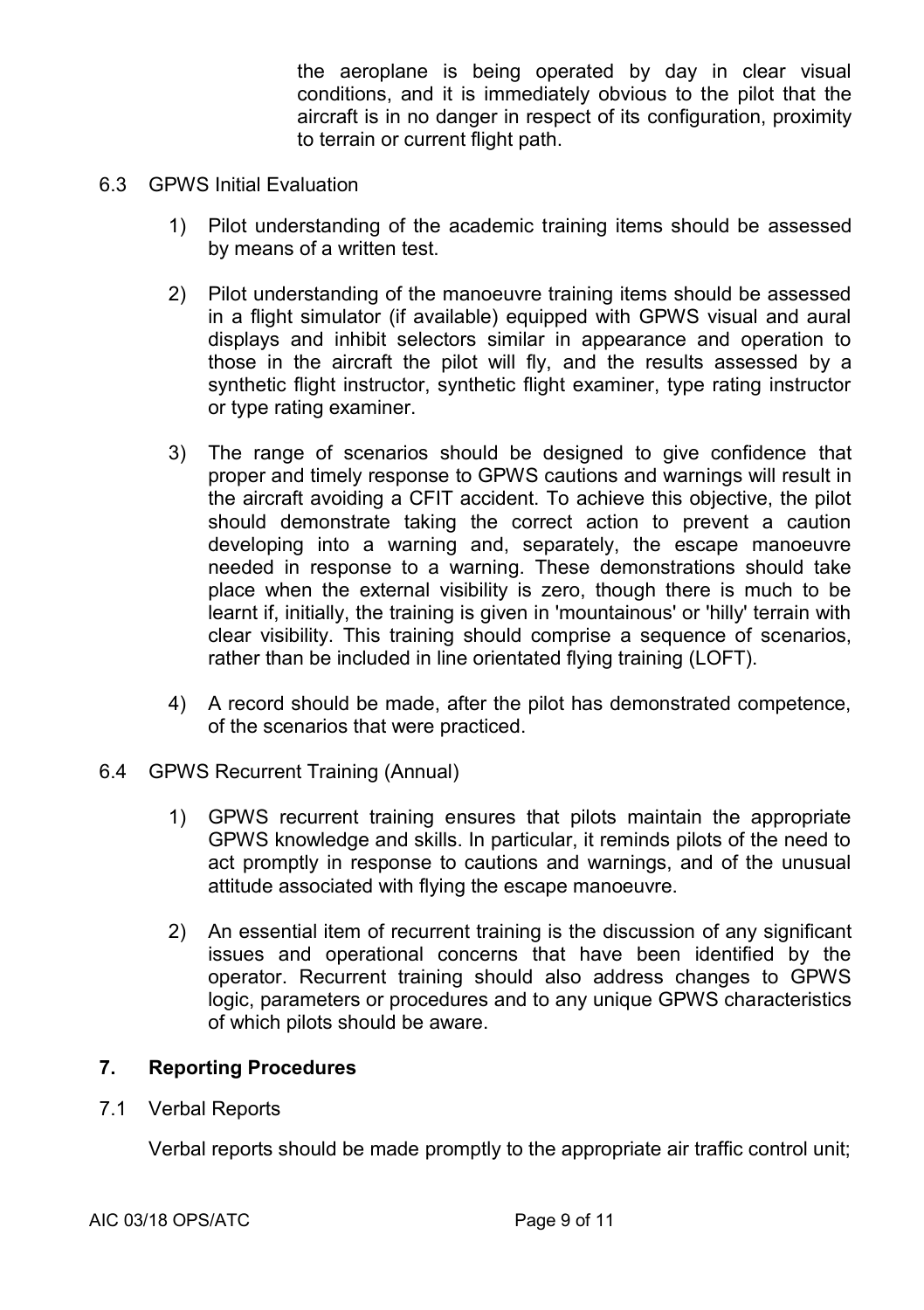- 1) Whenever any manoeuvre has caused the aircraft to deviate from an air traffic clearance;
- 2) When, subsequent to a manoeuvre that has caused the aircraft to deviate from an air traffic clearance, the aircraft has returned to a flight path that complies with the clearance;
- 3) When air traffic issue instructions that, if followed, would cause the crew to manoeuvre the aircraft towards terrain or obstacle that, it would appear from the display that a potential CFIT occurrence is likely to result.
- 7.2 Written Reports
	- 1) Written reports should be submitted to the Civil Aviation Authority of Fiji in accordance with the mandatory occurrence reporting requirements:
		- Whenever the aircraft flight path has been modified in response to a GPWS alert (false, nuisance or genuine).
	- 2) Written reports should be made in the aircraft technical log:
		- Whenever a GPWS alert has been issued and is believed to have been false; or
		- If it is believed that a TAWS alert should have been issued but was not.
- 7.3 Within this AIC, and with regards to reports:
	- 1) The term 'false' means that the GPWS issued an alert that could not possibly be justified by the position of the aircraft in respect to terrain, and it is probable that a fault or failure in the system (equipment and/or input data) has been the cause.
	- 2) The term 'nuisance' means that the GPWS issued an alert that was appropriate but not needed because the flight crew could determine by independent means that the flight path was at that time safe;
	- 3) The term 'genuine' means that the GPWS issued an alert that was both appropriate and necessary.
	- 4) These terms have value in assessing, only after the occurrence is over and to facilitate subsequent analysis, the adequacy of the equipment and the programs it contains. It is not intended that the flight crew should attempt to classify an alert into any of these three categories when visual and/or aural cautions or warnings are enunciated.